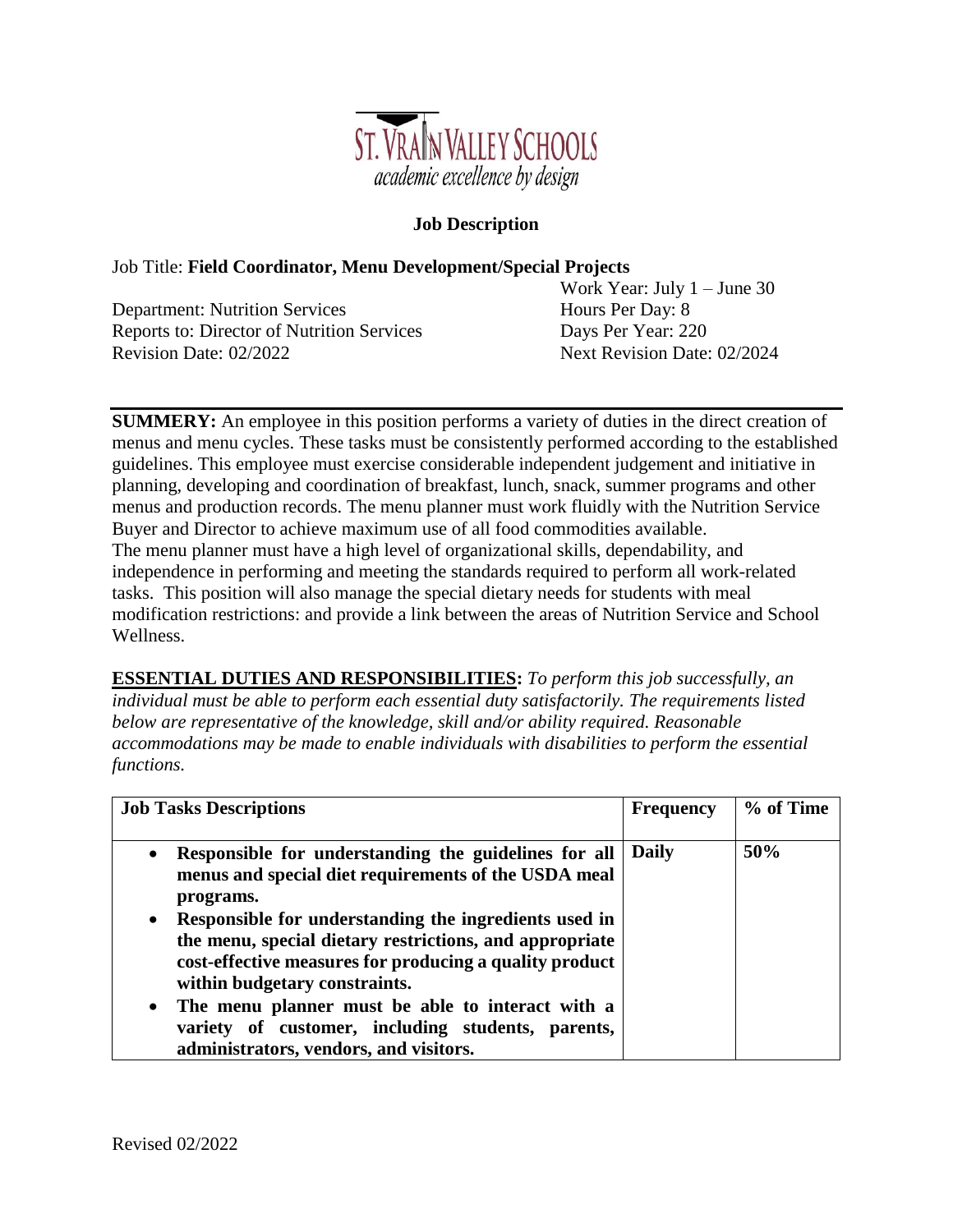| $\bullet$ | Must be able to implement cycle menus, nutrient<br>analysis, menu planning guidelines, food/product<br>development and standard/serving guidelines. |                 |     |
|-----------|-----------------------------------------------------------------------------------------------------------------------------------------------------|-----------------|-----|
|           | The menu planner may be called on to coordinate                                                                                                     |                 |     |
| $\bullet$ | marketing promotion, assist the Supervisors, interview                                                                                              |                 |     |
|           | food<br>service<br>employees for<br>feedback,<br>attend                                                                                             |                 |     |
|           | professional meetings work on local committees,                                                                                                     |                 |     |
|           | evaluate school sites, and perform other duties as                                                                                                  |                 |     |
|           | needed.                                                                                                                                             |                 |     |
| $\bullet$ | Appropriate use of department software related to food                                                                                              |                 |     |
|           | preparation, production records, food safety, HACCP                                                                                                 |                 |     |
|           | procedures for food products.                                                                                                                       |                 |     |
| $\bullet$ | Understand, implement, and monitor USDA, state,                                                                                                     |                 |     |
|           | local, district, and departmental regulations, policies,                                                                                            |                 |     |
|           | and procedures for the Child Nutrition Programs and                                                                                                 |                 |     |
|           | other programs offered in our district.                                                                                                             |                 |     |
| ٠         | Assist administration in evaluation of planning,                                                                                                    |                 |     |
|           | organizing, and implementing school breakfast, lunch,                                                                                               |                 |     |
|           | snack, summer feeding, Head Start, Fresh Fruit and                                                                                                  |                 |     |
|           | Vegetable Program, Farm to School and other                                                                                                         |                 |     |
|           | programs as necessary.                                                                                                                              |                 |     |
|           | Attend meetings and trainings to receive and                                                                                                        |                 |     |
|           | implement new regulations and information vital to the                                                                                              |                 |     |
|           | operation.                                                                                                                                          |                 |     |
| $\bullet$ | Serves as a mentor for and or oversees dietetic interns                                                                                             |                 |     |
|           | completing rotation hours within the Nutrition Services                                                                                             |                 |     |
|           | Department.                                                                                                                                         |                 |     |
| $\bullet$ | Manage all diet plans for students with food allergies                                                                                              | Daily,          |     |
|           | and ensure that staff at schools follow the menu                                                                                                    | Weekly          | 30% |
|           | restrictions that physicians have set in place for these                                                                                            | <b>Annually</b> |     |
|           | students. Research, conduct analysis and work with                                                                                                  |                 |     |
|           | buyer to find food that is appropriate to the menu                                                                                                  |                 |     |
|           | plans.                                                                                                                                              |                 |     |
| ٠         | Conduct and work with parent groups on special diet                                                                                                 |                 |     |
|           | meal management education and or needs.                                                                                                             |                 |     |
| $\bullet$ | Conduct and work with school nurses, health clerks,                                                                                                 |                 |     |
|           | and special needs paras on meal management                                                                                                          |                 |     |
|           | education or needs.                                                                                                                                 |                 |     |
| $\bullet$ | Research grant opportunities to help financially                                                                                                    | Daily,          |     |
|           | support the department. Complete and submit grant                                                                                                   | <b>Weekly</b>   | 10% |
|           | applications that directly support the nutrition                                                                                                    | <b>Annually</b> |     |
|           | components of the Nutrition Service Department.                                                                                                     |                 |     |
|           | Provide grant management, reporting and utilization                                                                                                 |                 |     |
|           | of these funds in partnership with the director,                                                                                                    |                 |     |
|           | accounting and buyer of the department.                                                                                                             |                 |     |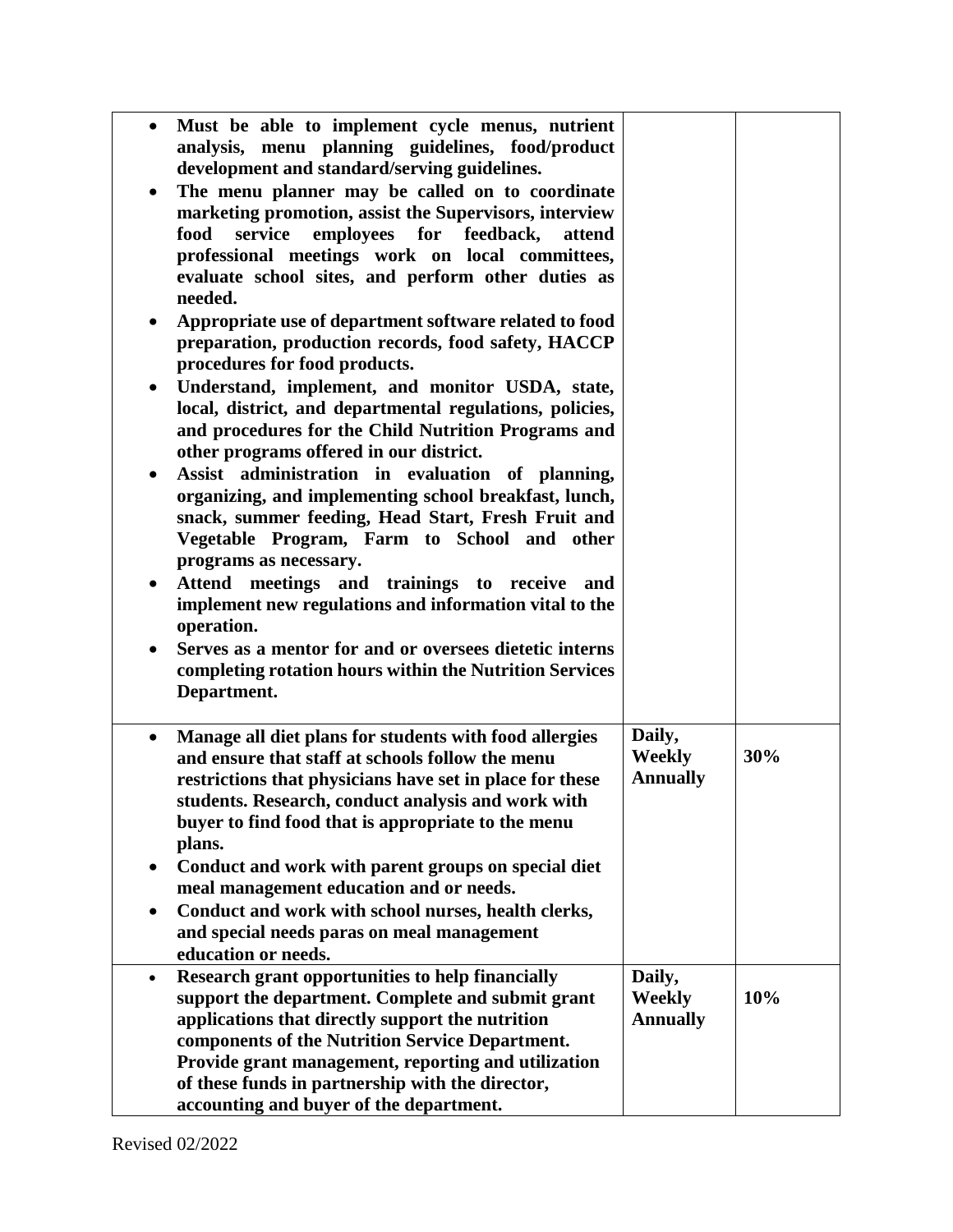| Work closely with the Wellness Coordinator to<br>support development of student wellness and nutrition<br>education partnerships with the cycle menus. |                  | 5%   |
|--------------------------------------------------------------------------------------------------------------------------------------------------------|------------------|------|
| Performs all other duties as assigned.                                                                                                                 | <b>As Needed</b> | 5%   |
| <b>Total</b>                                                                                                                                           |                  | 100% |

## **MATERIALS AND EQUIPMENT OPERATING KNOWLEDGE**

- Operating knowledge of and experience with personal computers and peripherals.
- Operating knowledge of software programs such as Point of Sale software, Excel, and Word preferred.
- Operating knowledge of and experience with typical office equipment, such as telephones, copier, fax machine, E-mail, etc.
- Experience with large volume food production, serving and sanitizing equipment preferred.
- Knowledge of basic kitchen utensils including knives, slicers, thermometers, and cleaning agents preferred.

# **BUDGET AND/OR RESOURCE RESPONSIBILITY**

- Oversees site budgets to ensure purchase orders and inventories are comparable to the number of meals served.
- Manage monies to run a project or activity at a site.
- Oversee management of petty cash (up to \$500) funds in each of the assigned sites.

## **EDUCATION AND TRAINING**

- Bachelor's degree in Dietetics, Nutrition, Hotel/Restaurant Management, Food Service or other closely related field is required.
- Preferred Registered Dietitian, Master in Nutrition
- Current valid driver's license
- SERV Safe Certification within 6 months of employment
- Level 2 Certification or Credentialing by the School Nutrition Association is required
- within 2 years of hire

# **SKILLS, KNOWLEDGE, AND ABILITIES**

- Must possess a valid Colorado driver's license.
- The work may be performed indoors or outdoors.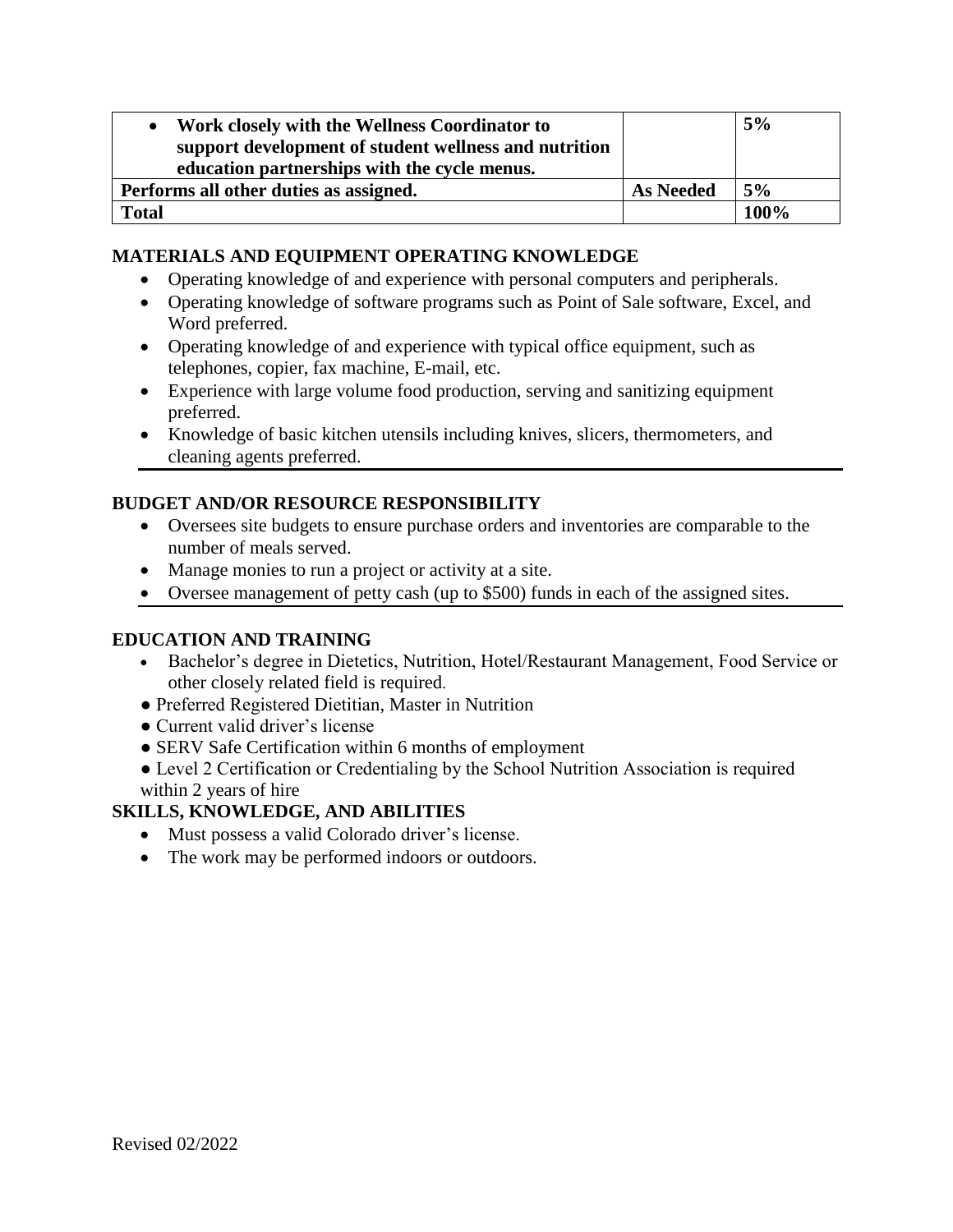## **REPORTING RELATIONSHIPS & DIRECTION/GUIDANCE:**

|                    | <b>POSITION TITLE</b>                             |                |
|--------------------|---------------------------------------------------|----------------|
| <b>Reports to:</b> | Director, Nutrition & Warehouse Services          |                |
|                    |                                                   |                |
|                    | <b>POSITION TITLE</b>                             | # of EMPLOYEES |
| Direct reports:    | This job has direct supervisory responsibilities. | Up to $75$     |

#### **BUDGET AND/OR FINANCIAL RESOURCE RESPONSIBILITY:**

• None

## **PHYSICAL REQUIREMENTS & WORKING CONDITIONS:** *The physical demands, work*

*environment factors and mental functions described below are representative of those that must be met by an employee to successfully perform the essential functions of this job. Reasonable accommodations may be made to enable individuals with disabilities to perform the essential functions.*

| PHYSICAL ACTIVITIES:                | <b>Amount of Time</b>   |                         |                         |                           |
|-------------------------------------|-------------------------|-------------------------|-------------------------|---------------------------|
|                                     | <b>None</b>             | Under 1/3               | $1/3$ to $2/3$          | Over $2/3$                |
| Stand                               |                         |                         | $\mathbf X$             |                           |
| Walk                                |                         |                         | $\overline{\mathbf{X}}$ |                           |
| Sit                                 |                         | $\mathbf X$             |                         |                           |
| Use hands to finger, handle or feel |                         |                         |                         | $\boldsymbol{\mathrm{X}}$ |
| Reach with hands and arms           |                         |                         | $\mathbf X$             |                           |
| Climb or balance                    |                         | X                       |                         |                           |
| Stoop, kneel, crouch, or crawl      |                         | $\overline{\mathbf{X}}$ |                         |                           |
| Talk                                |                         |                         |                         | $\boldsymbol{\mathrm{X}}$ |
| Hear                                |                         |                         |                         | X                         |
| Taste                               |                         |                         | $\overline{X}$          |                           |
| Smell                               |                         |                         | $\overline{X}$          |                           |
|                                     |                         |                         |                         |                           |
| <b>WEIGHT and FORCE DEMANDS:</b>    |                         |                         | <b>Amount of Time</b>   |                           |
|                                     | <b>None</b>             | Under $1/3$             | $1/3$ to $2/3$          | Over $2/3$                |
| Up to 10 pounds                     |                         | $\mathbf X$             |                         |                           |
| Up to 25 pounds                     |                         | $\overline{X}$          |                         |                           |
| Up to 50 pounds                     | $\mathbf X$             |                         |                         |                           |
| Up to 100 pounds                    | $\overline{X}$          |                         |                         |                           |
| More than 100 pounds                | $\overline{\mathbf{X}}$ |                         |                         |                           |
|                                     |                         |                         |                         |                           |
| <b>MENTAL FUNCTIONS:</b>            | <b>Amount of Time</b>   |                         |                         |                           |
|                                     | <b>None</b>             | Under 1/3               | $1/3$ to $2/3$          | <b>Over 2/3</b>           |
| Compare                             |                         |                         | $\mathbf X$             |                           |
| Analyze                             |                         |                         |                         | $\mathbf X$               |
| Communicate                         |                         |                         |                         | $\overline{\mathbf{X}}$   |
| Copy                                |                         |                         | $\mathbf X$             |                           |
| Coordinate                          |                         |                         |                         | $\boldsymbol{\mathrm{X}}$ |
| Instruct                            |                         |                         | $\mathbf X$             |                           |
| Compute                             |                         |                         | $\overline{\mathbf{X}}$ |                           |
| Synthesize                          |                         | $\mathbf X$             |                         |                           |
| Evaluate                            |                         |                         | $\overline{X}$          |                           |
| <b>Interpersonal Skills</b>         |                         |                         |                         | X                         |
| Compile                             |                         | X                       |                         |                           |
| Negotiate                           |                         | $\overline{X}$          |                         |                           |